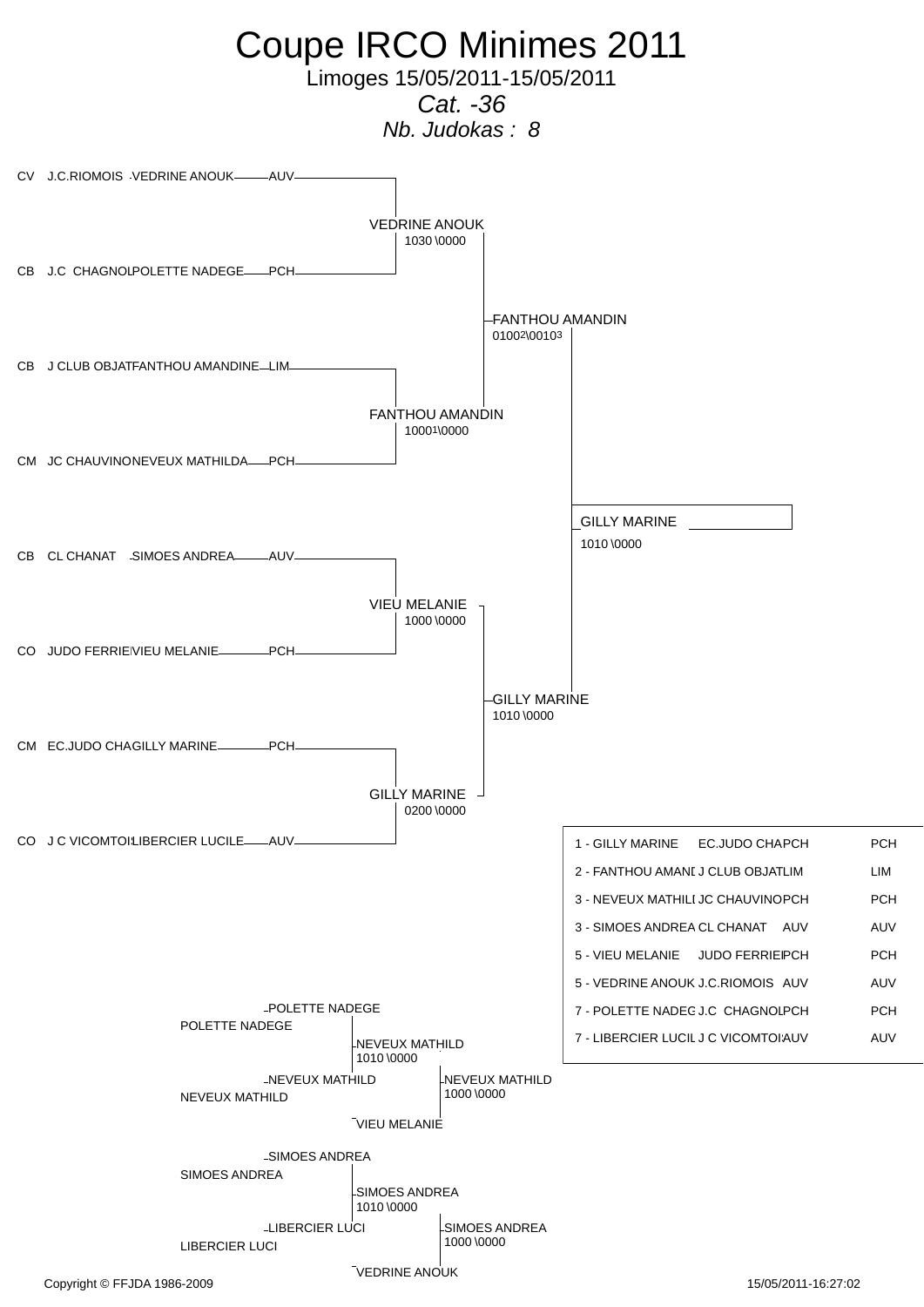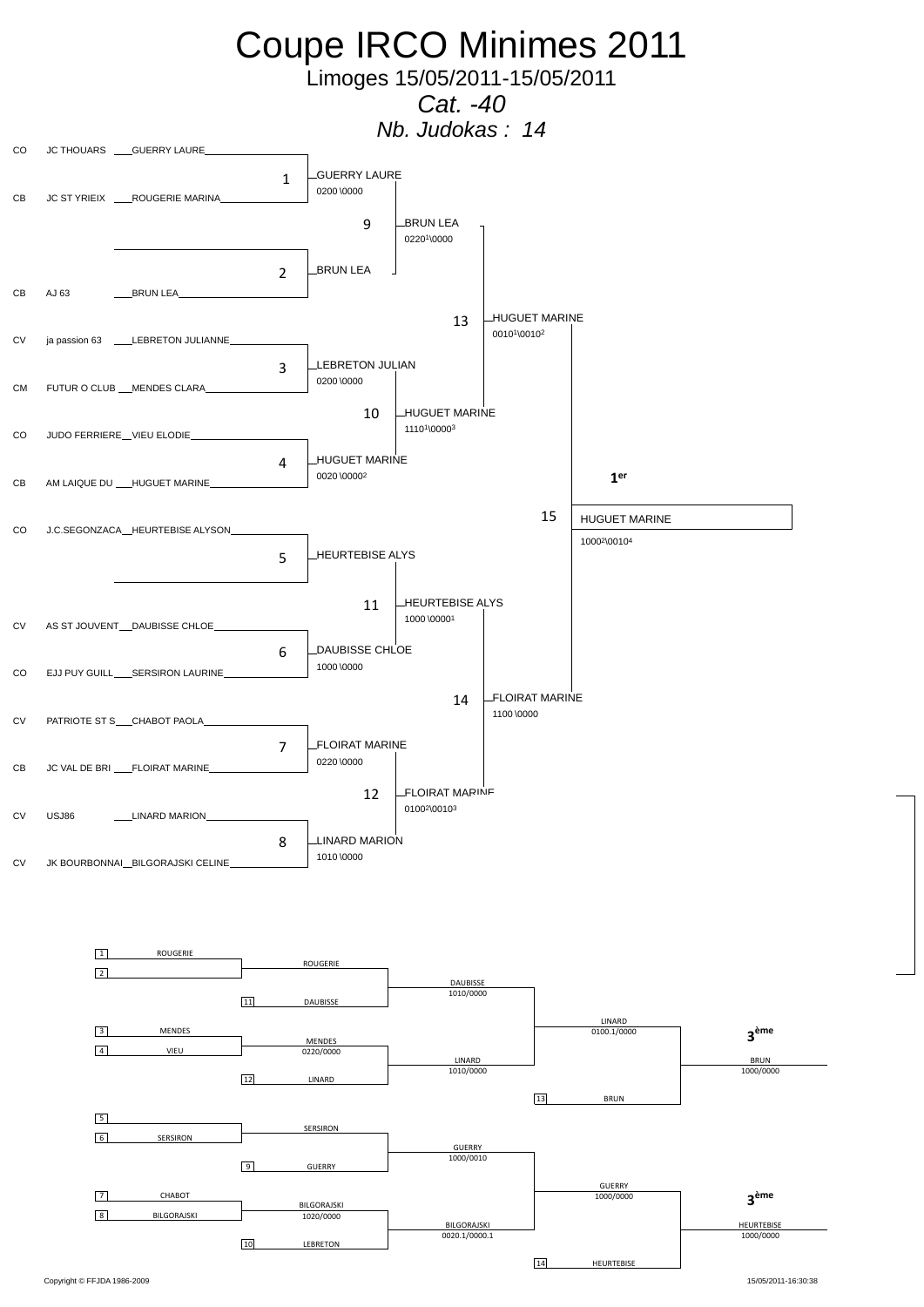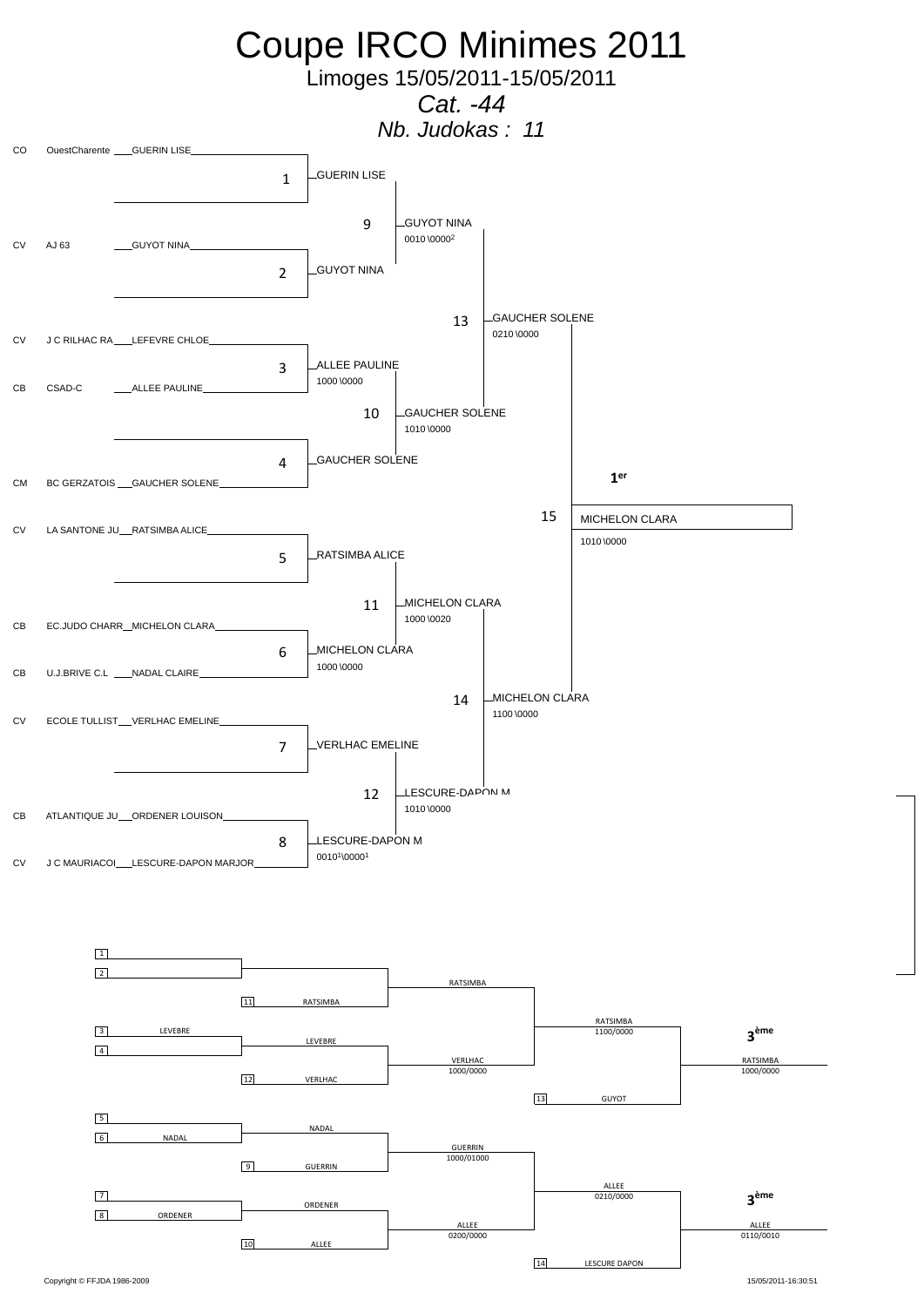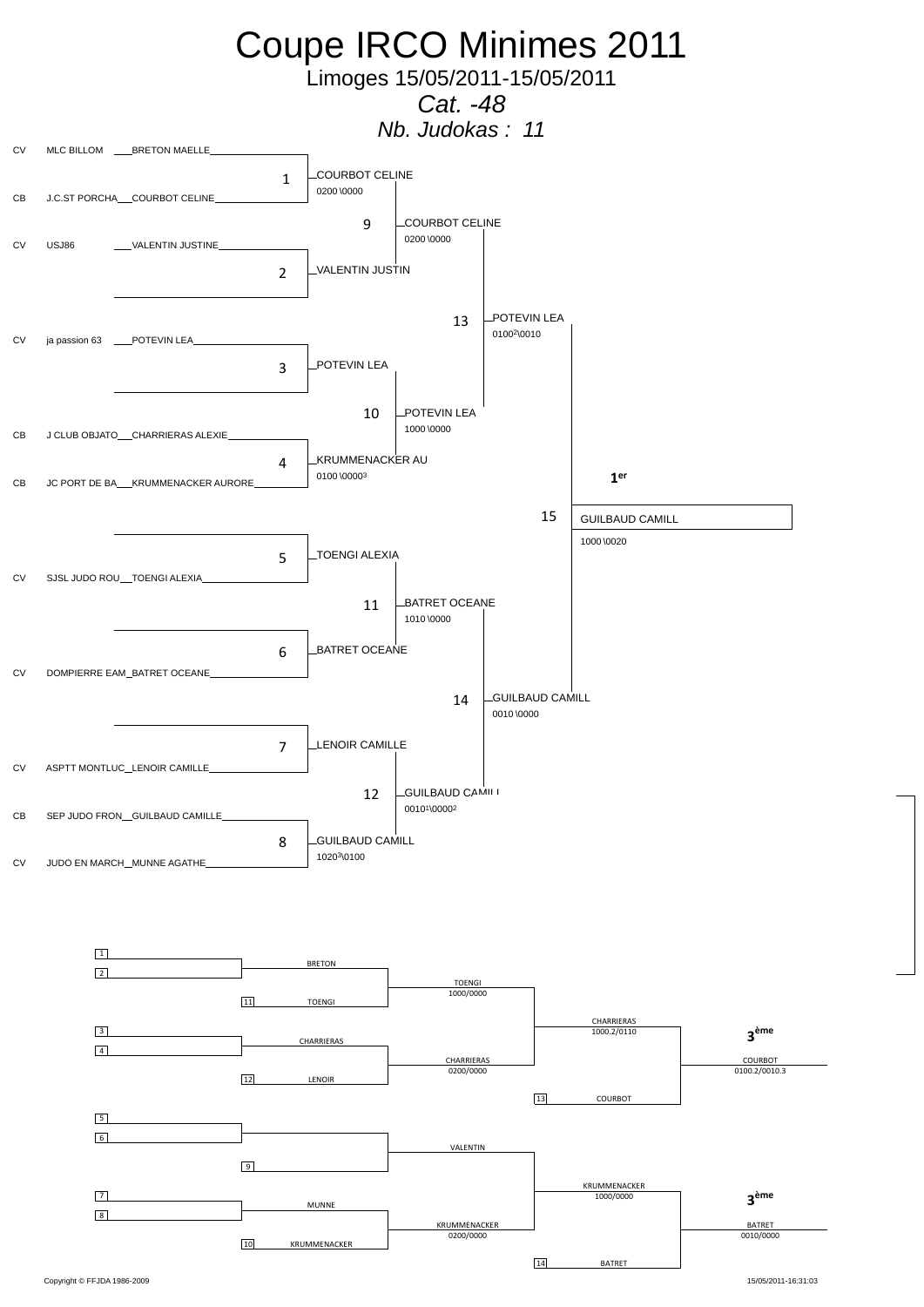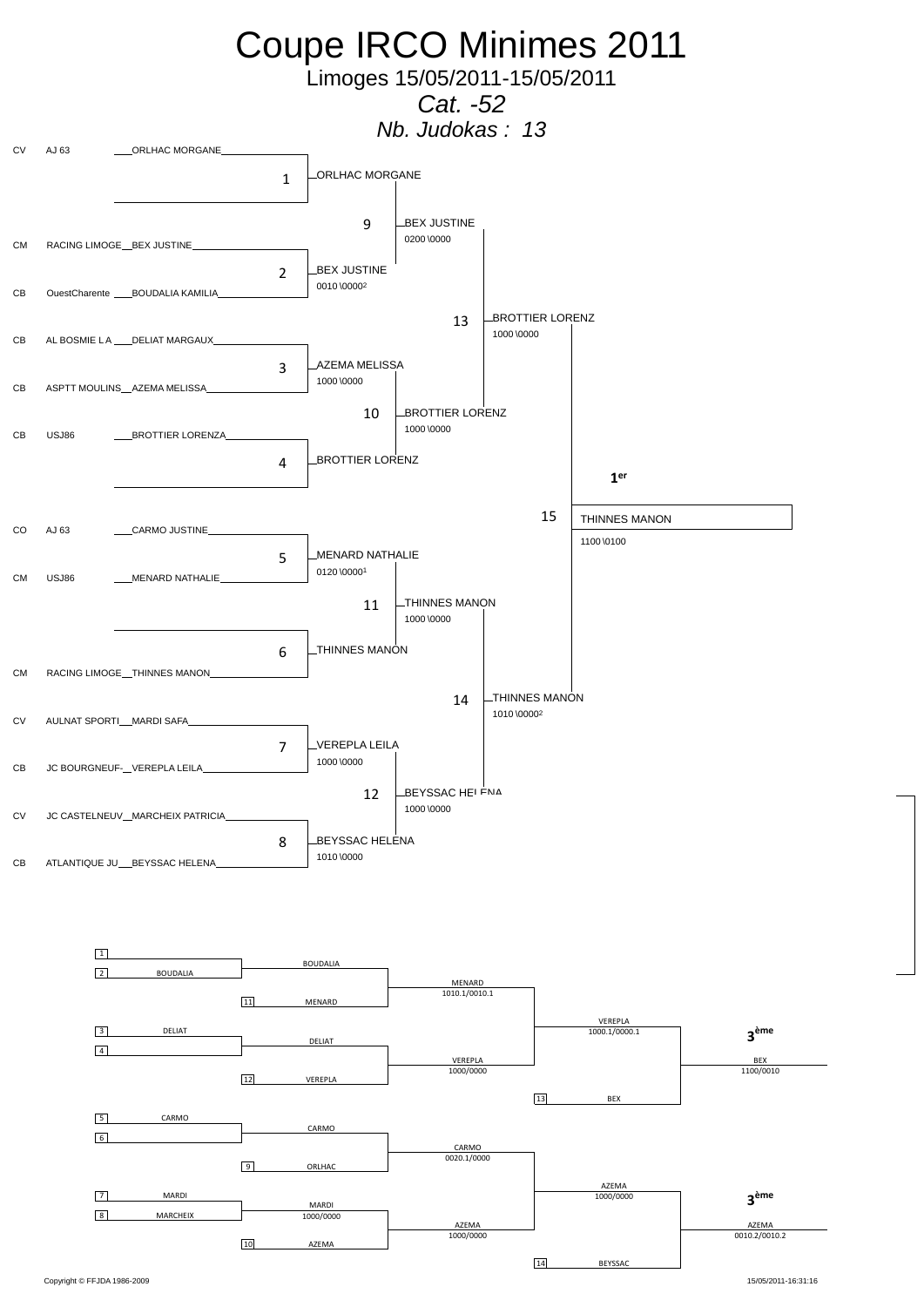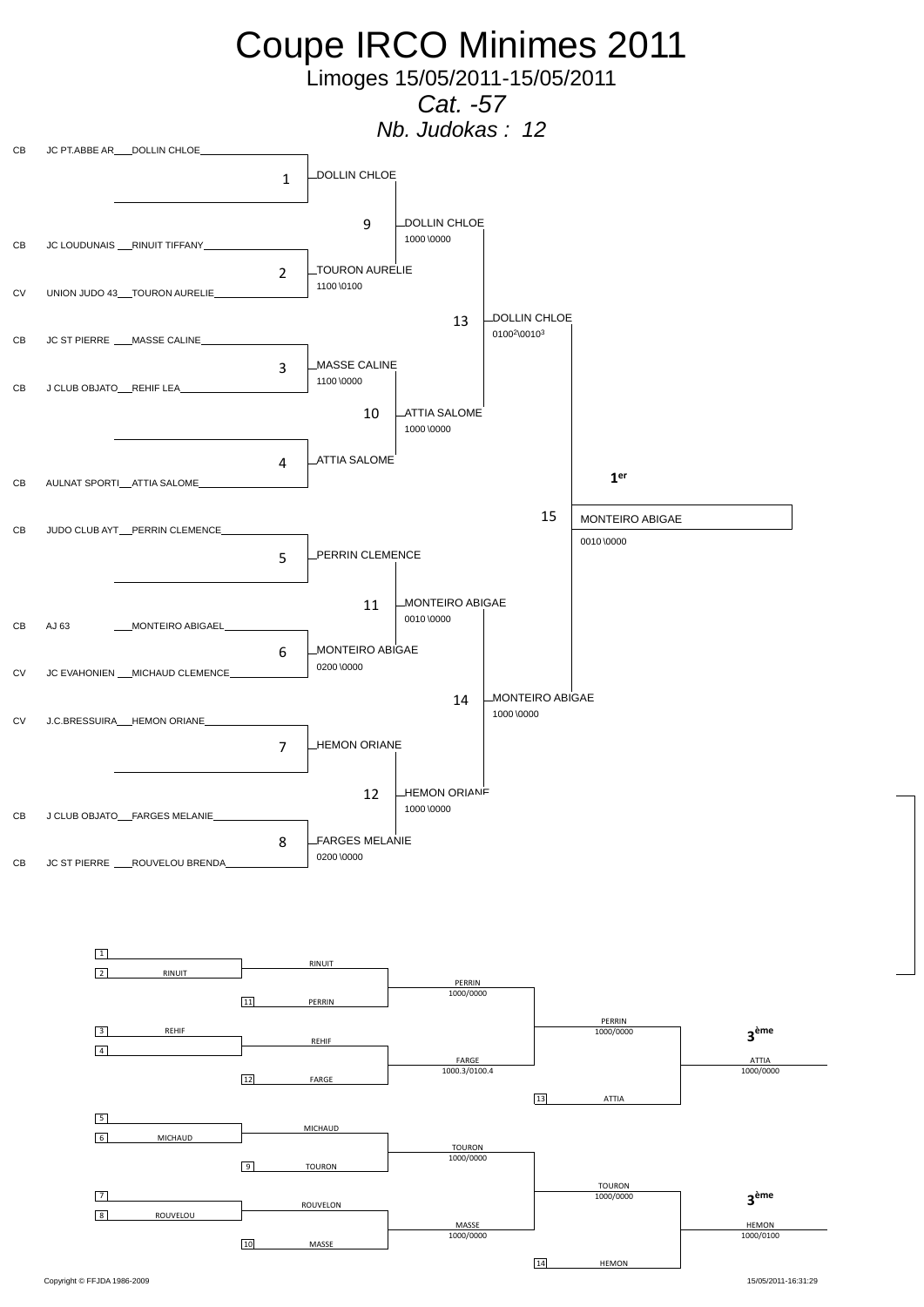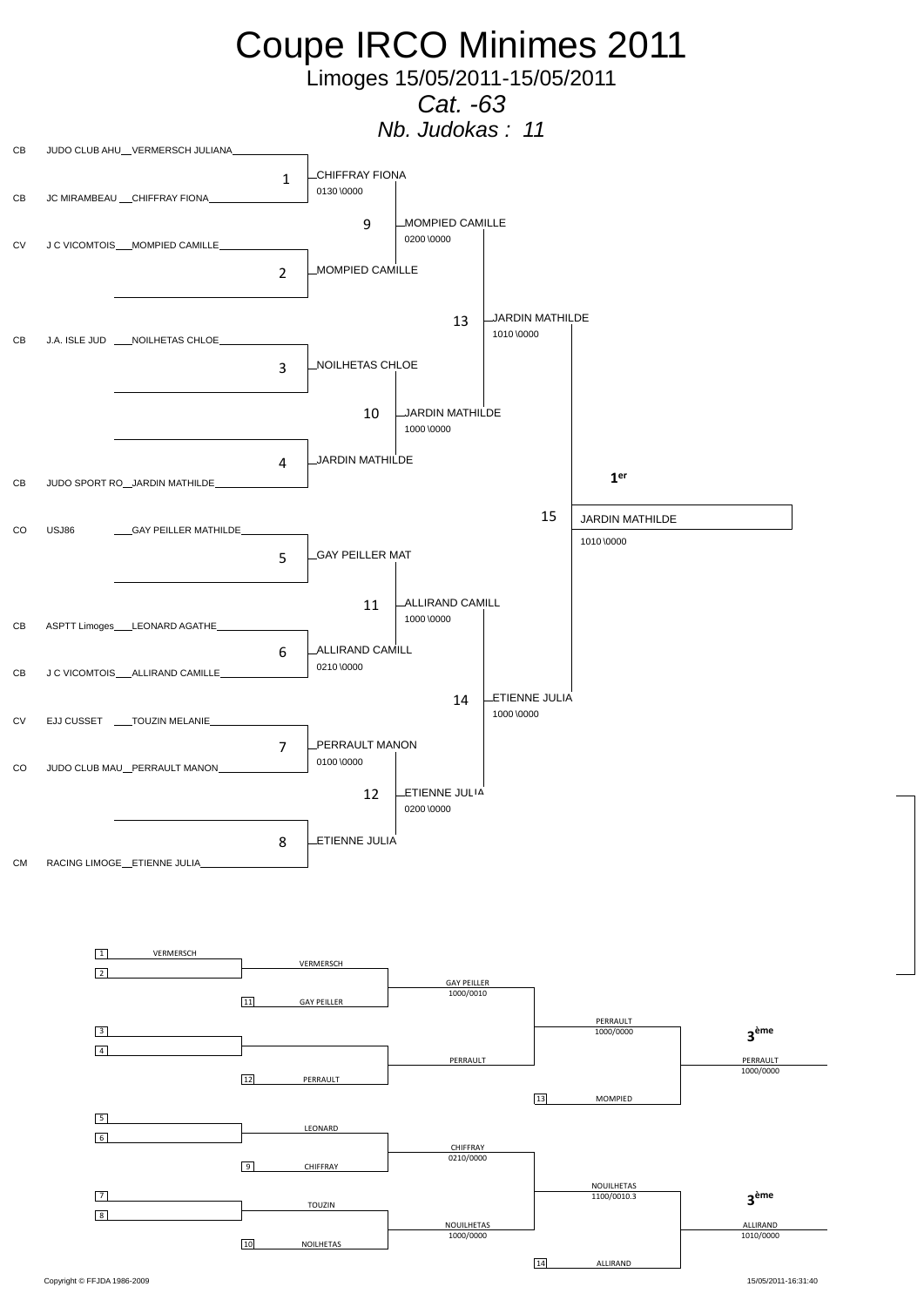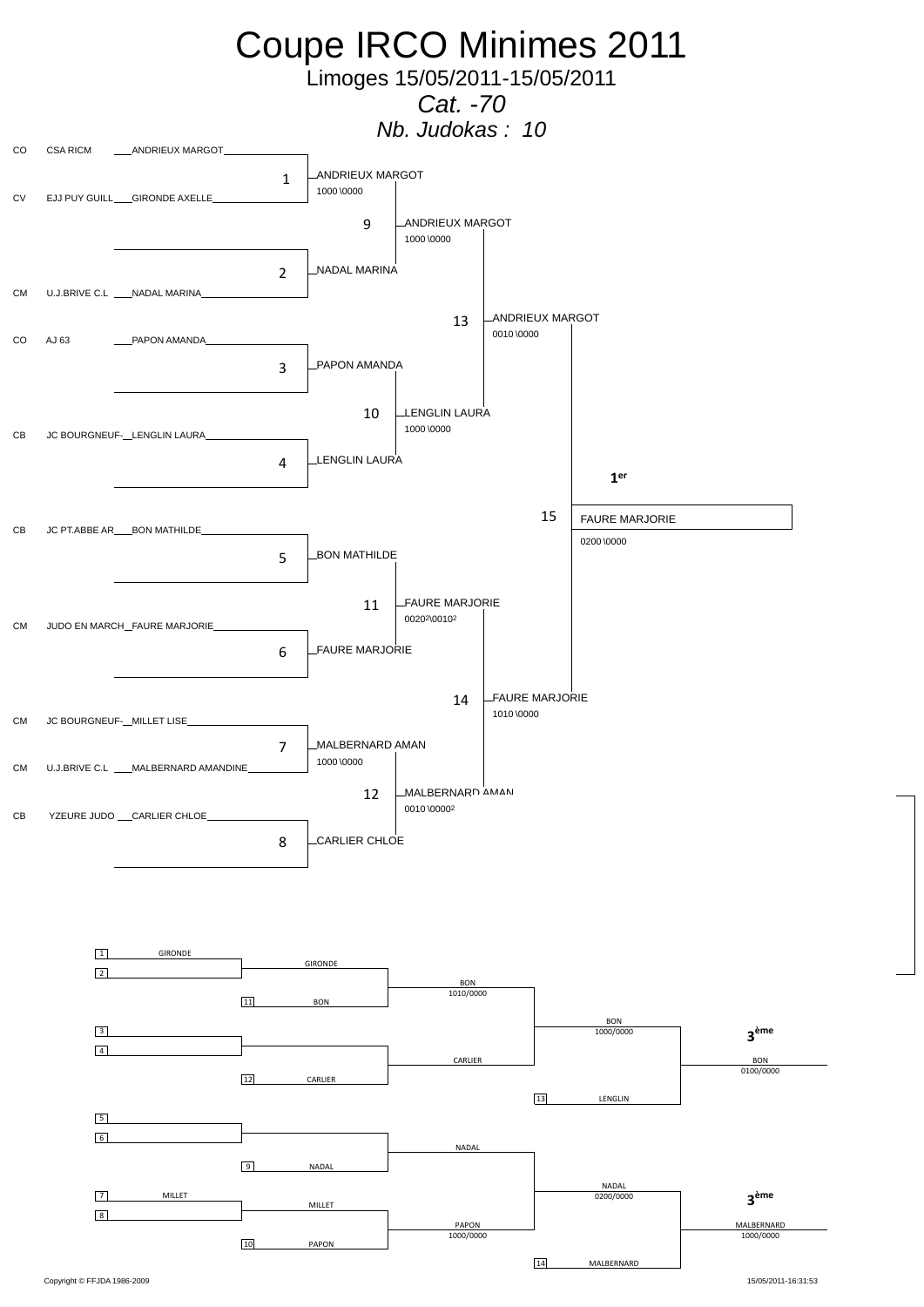## *Coupe IRCO Minimes 2011*

*Limoges 15/05/2011-15/05/2011*

*Cat. +70*

| Poule n° 1 |                     |
|------------|---------------------|
|            | $Nb.$ Judokas $: 6$ |

|    | CV   PCH PCH | <b>DRAME YACINE</b>    | <i>LA SANTONE JUDO</i> |      | 0200 | 1000 | 2/20 |        |
|----|--------------|------------------------|------------------------|------|------|------|------|--------|
|    | CV   PCH PCH | L HERITIER MANO        | <b>JC NIORT</b>        | 0000 |      | 1000 | 1/10 | 2      |
| CV | LIM<br>. LIM | <b>GOURNIAT MELANI</b> | <b>JUDO EN MARCHE</b>  | 0000 | 0000 |      | 0/0  | $\sim$ |

 *Ordre des combats: 1x2 - 2x3 - 1x3* 

*Poule n° 2*

| CV | PCH PCH        | SCALAMBRIN Ocea        | <b>JUDO CLUB CHAUR</b> |      | 0000 | 0000 | O/O  | 3 |
|----|----------------|------------------------|------------------------|------|------|------|------|---|
| CV | <b>AUV AUV</b> | <b>PELLEGRIS MARIN</b> | <b>MLC BILLOM</b>      | 0120 |      | 0000 | 1/7  | 2 |
| CB | LIM<br>LIM.    | <b>ROUGEOT GABRIEL</b> | <b>JUDO EN MARCHE</b>  | 1000 | 1000 |      | 2/20 |   |

 *Ordre des combats: 1x2 - 2x3 - 1x3*